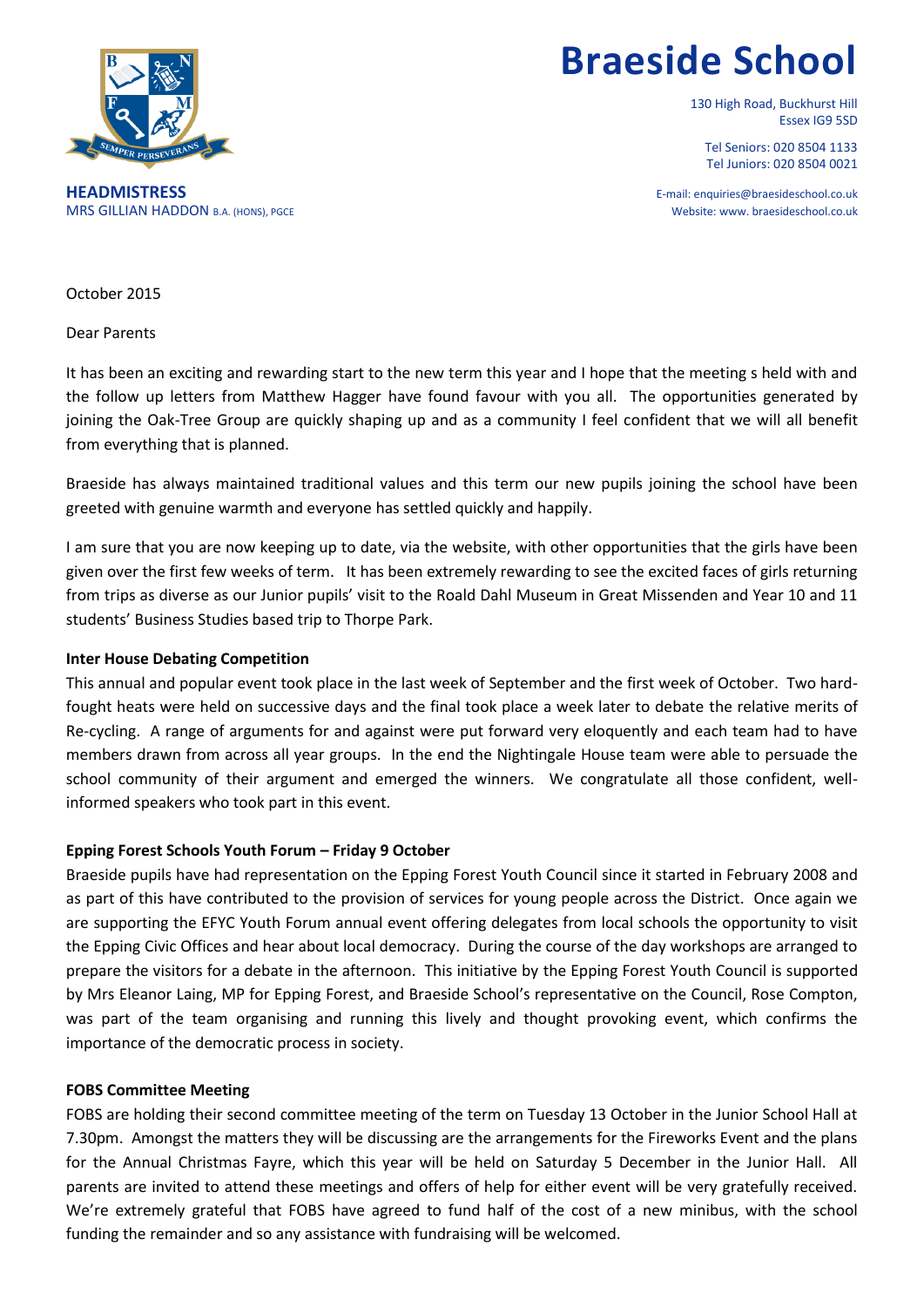## **Open Day – Saturday 17 October**

We have held successful Open Days on Saturdays for the past ten years and once more will have the school open to welcome current and prospective parents into school. Pupils from Year 1 to Year 11 will be involved in a wide range of activities with those in Year 5, 6, 10 and 11 also taking sessions as guides around the premises. Our pupils are our very best marketing tool on Open Day as their confidence, openness and genuine pride in their school is clear for each visitor to see.

## **Junior Parents Evening – Tuesday 20 October**

Letters about this evening went out last week and we will look forward to seeing all parents of girls in Year 1 to Year 5.

## **Eleanor Laing's Christmas Card Competition**

Nell Scott, a current Year 6 pupil, was a runner-up in this competition last year and, once again, we are encouraging pupils from Years 2 to 6 to participate in the competition this year, which is on the theme of Epping Forest at Christmas. The deadline is shortly after half-term, but we feel it would be better to produce our entries early and so are asking that completed entries should be in by Thursday, 22 October.

## **Oak-Tree Fireworks Event**

I am delighted to report that tickets for this event are selling fast and that ninety have already been purchased by Braeside families. FOBS have been asked to run two stalls at the event, as have other Oak-Tree School Parents' Associations and I know that Peter Basil would be grateful to have willing offers of help for this event that takes place on Sunday 8 November from 4.30pm to 6.30pm.

#### **Samaritan's Purse Shoe Box Appeal**

We shall once again be encouraging all girls to donate a carefully filled shoebox to the Samaritan's Purse 'Operation Christmas Child' appeal. We were overwhelmed by the generous, thoughtful donations last year and hope to exceed the number of boxes collected for this wonderful charity. Further details will be sent to everyone just before half term.

#### **Drama Festival Rehearsals**

House plays have now been chosen and auditions held to cast parts for our annual competition held just before Christmas. This and the music competition foster a huge amount of team building and require mature handling by the House Captains.

## **Junior Harvest Festival – 22 October in St James' URC Hall (Doors Open 1.45 for a 2 pm start)**

We are delighted to be able to invite our Parents to join us for this traditional seasonal event. All of our year groups are preparing to perform for their Parents using Harvest as the theme and we will be collecting dry food goods for donation to the Salvation Army. Our Festival will take place on Thursday 22 October with doors at St James' URC Hall opening at 1.45pm for a 2pm start. A warm welcome awaits those of you able to attend and tickets (2 per family) are available from Mrs Collins.

#### **Fitness Trail**

We are eagerly awaiting the installation of three permanent items of outdoor fitness equipment in the garden at the Senior site. This equipment has been generously donated by FOBS as the result of fundraising over the past twelve months. It will be used in PE lessons for students of all age groups as we will be making arrangements for girls from the Junior site to make regular visits to make use of the fitness opportunities under carefully supervised conditions.